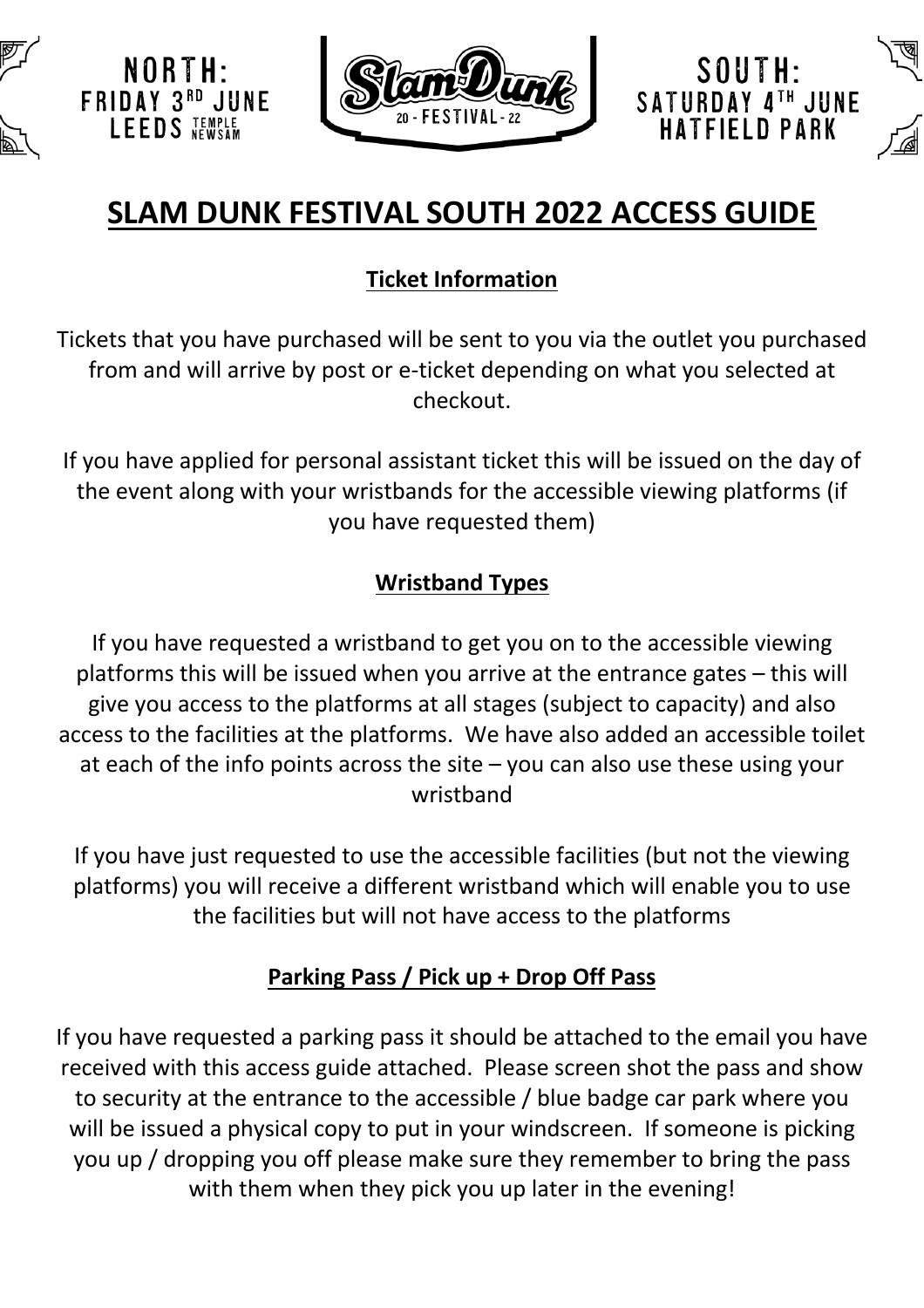



SOUTH:

SATURDAY 4TH JUNE

IATFIFI D PARK

#### **Viewing Platforms**

As previously mentioned, these are subject to capacity and spaces are on a first come first served basis. Please note unless prearranged and in exceptional circumstances (which we will have already pre-agreed) we will only allow one companion per viewing platform user. This is to make sure we can provide facilities for as many customers who need them as possible

Please note that the festival has a positive attitude to people with invisible disabilities and as such we are working to ensure that facilities are available to anyone who might need them.

# **New for 2022**

Anyone entering the festival on an accessible wristband will be able to bring in their own foldable chair for you to use around the site as we understand not everyone wishes to spend the event on the viewing platforms but also may need a seat to make their visit as comfortable as possible

#### **Bringing Medicine / Food Onsite**

You will be able to bring medicines into the site and any food you might need for medical reasons, please make security aware before they carry out their searches on the way in. Security at some venues may ask for medics to attend for a second opinion on medication/food etc. before it is allowed inside. This is completely routine, and you should not feel alarmed.

We ask for only the amount of medicine needed for the duration of the event to be brought in.

#### **Parking / Arrival Information**

Please see below for a parking and entrance site map: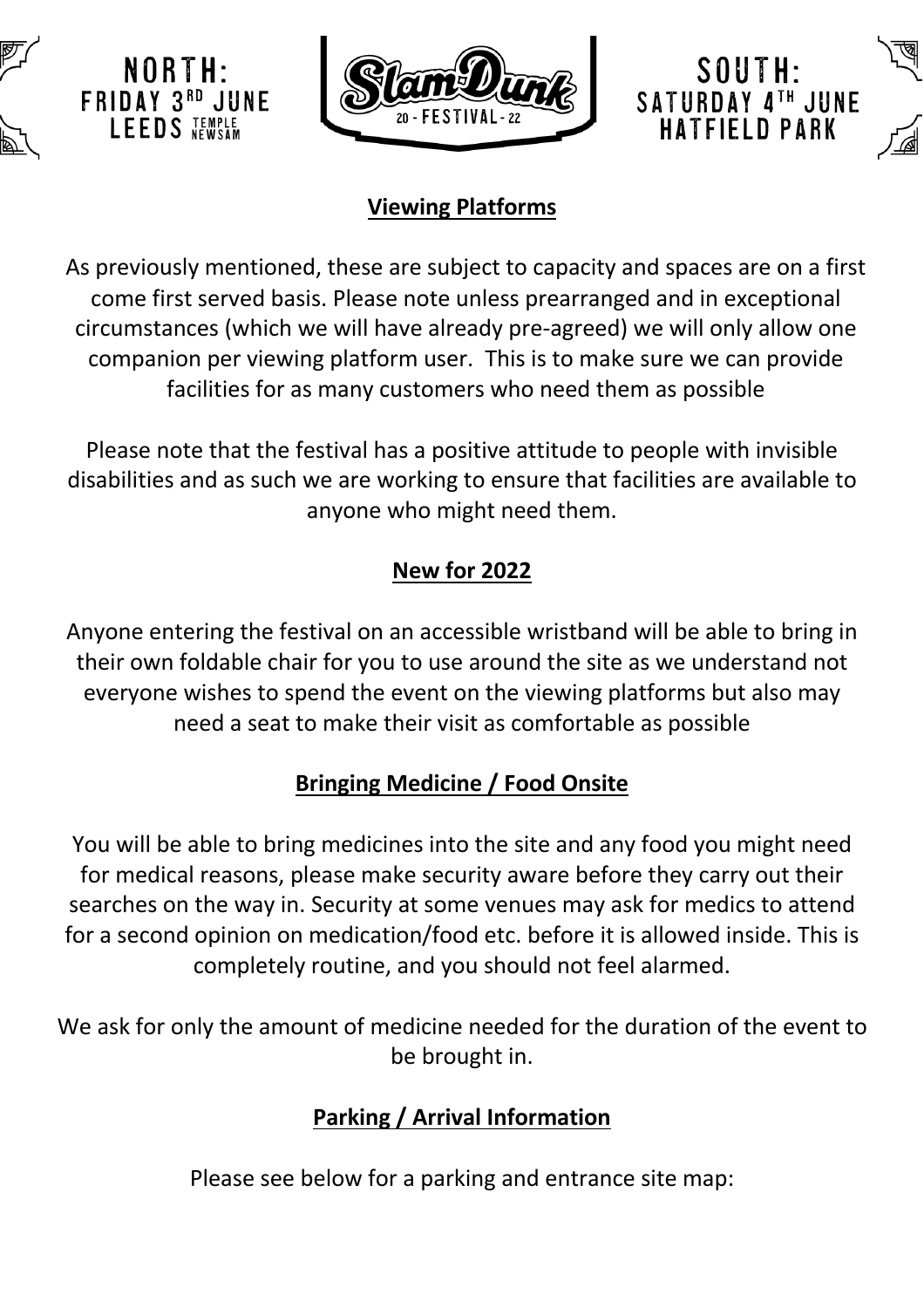

There will be free blue badge parking on the festival site this is located at the front of the public car park so you are as close to the site entrance as possible, please access via the A414, Postcode AL9 5PG, please show your blue badge or access parking pass upon entry. Please note that parking is on grass, as is the whole site. This route is highlighted in PURPLE on the above map.

If you are arriving by train the site entrance is directly opposite the train station. There is a hardstanding path which takes you directly to the box office. The entrance to the festival is then a short walk through some grassy areas, if this is an issue please let security know and you will be escorted down an alternate route which is a hardstanding path (highlighted as the RED route on the map)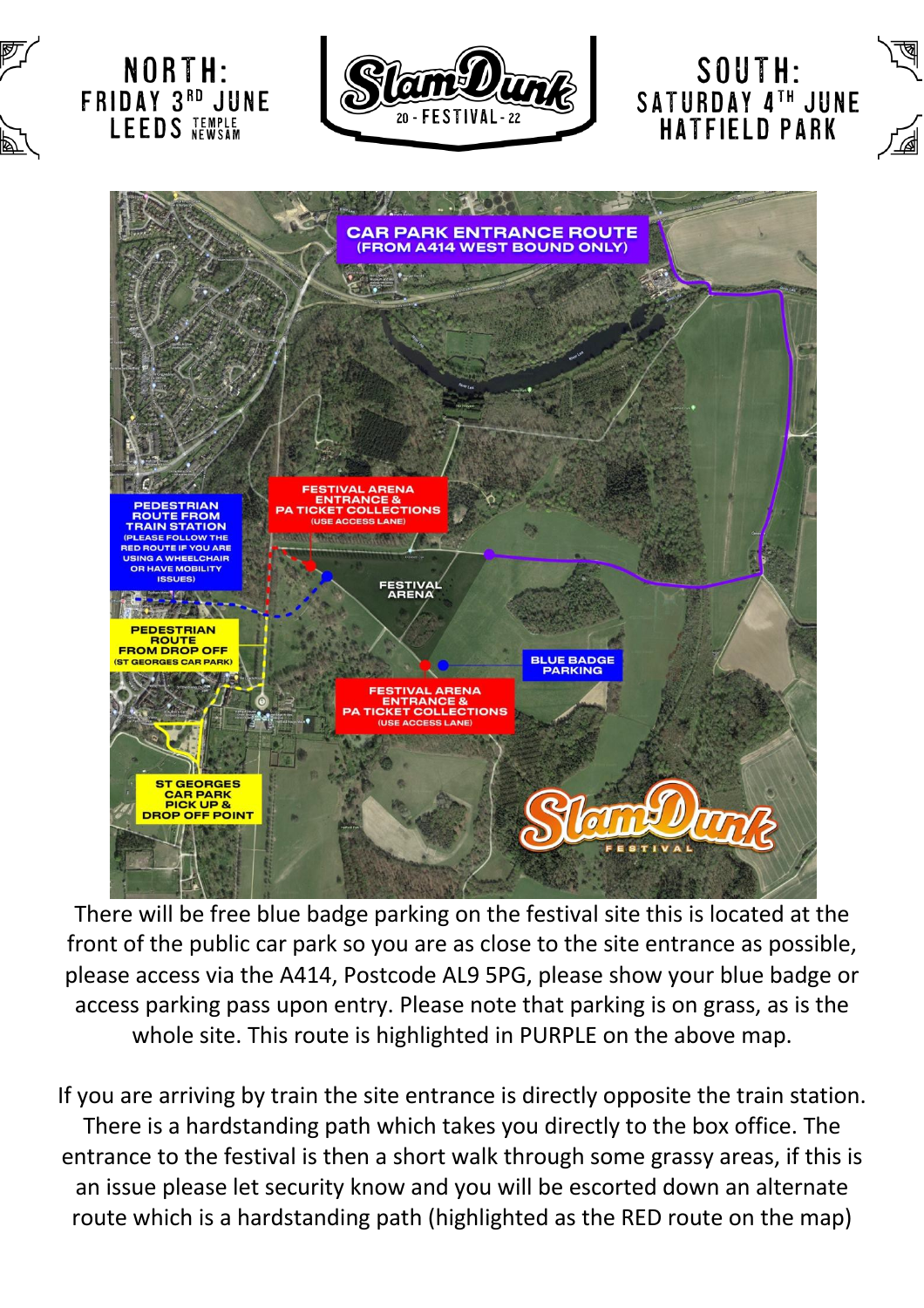

NORIH **FRIDAY 3RD JUNE** 

LEEDS JEMPLE



SOUTH:

SATURDAY 4TH JUNE **IATFIELD PARK** 

The pick-up and drop off point for taxis / shuttle buses and national coaches is in a carpark as highlighted on the map as the section circled in yellow, please then follow the hardstanding path to the festival entrance There are two box offices at Hatfield (one for those using the car park and one for those arriving by train / shuttle / coach. The box offices and car parks open at 9am.

#### **Wristband Collection**

PLEASE DO NOT GO TO THE BOX OFFICE TO COLLECT YOUR PA TICKET OR WRISTBANDS – THESE WILL BE ISSUED AT THE MAIN ENTRANCES

Please make your way to the public entrance via either pedestrian route marked on the parking map. Once there you will see a clearly labelled VIP / ACCESS lane at the ticket scanning point.

There will be a dedicated member of staff to scan your tickets, check which wristbands you have been allocated and then to put your wristbands on for you.

# **Onsite Terrain**

Mainly level with 200m of 1:12 gradient on entrance, the site is on grass

As with any grassy terrains it can have its challenges in adverse weather so, please plan accordingly for your visit. Should you have any mobility issues whilst on site please let security know and they will do their best to assist you.

# **Assistance Dogs**

Assistance dogs are welcomed on site.

# **Strobe Lighting**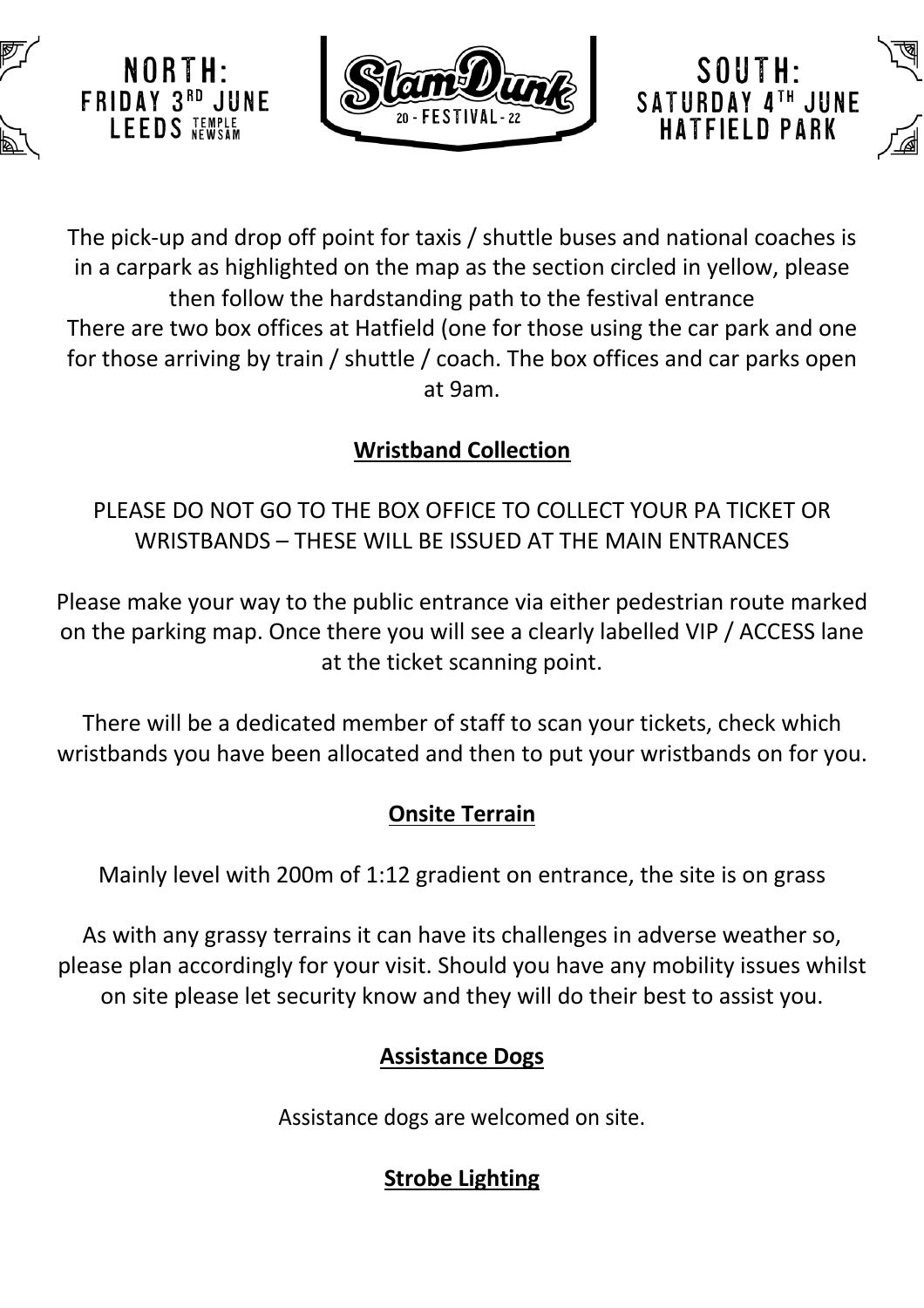

NORTH·

**FRIDAY 3RD JUNE** LEEDS JEMPLE





Strobe lighting will be used on all stages across the site

# **Accessible Toilets**

There will be accessible toilets at all main toilet blocks, there will also be located at every accessible viewing platform and every info point. We also have Mobiloo onsite (https://www.mobiloo.org.uk/) this is located by the welfare point to the left of the Dickies Stage.

# **Onsite Food**

There will be various catering outlets at each site that aim to cater to a wide range of dietary requirements. If you have any serious allergies, you are welcome to bring food along with you as we cannot guarantee cross contamination free preparation zones for all traders.

# **Onsite Issues / Assistance**

If you come into any difficulties during your visit to Slam Dunk Festival, then please speak to a security supervisor or go to one of the 3 information points on site who will be able to assist you.

#### **Slam Dunk Festival South Afterparty**

The only after party for Slam Dunk Festival South this year will take place at 02 Forum Kentish Town, London. There will also be a shuttle bus from Hatfield Train Station to Kentish Town Road. The venue access information can be found here - https://www.academymusicgroup.com/o2forumkentishtown/access

If you have purchased your own after party ticket and have also been granted a complimentary PA ticket for the festival then your PA will also gain free entry to the aftershow